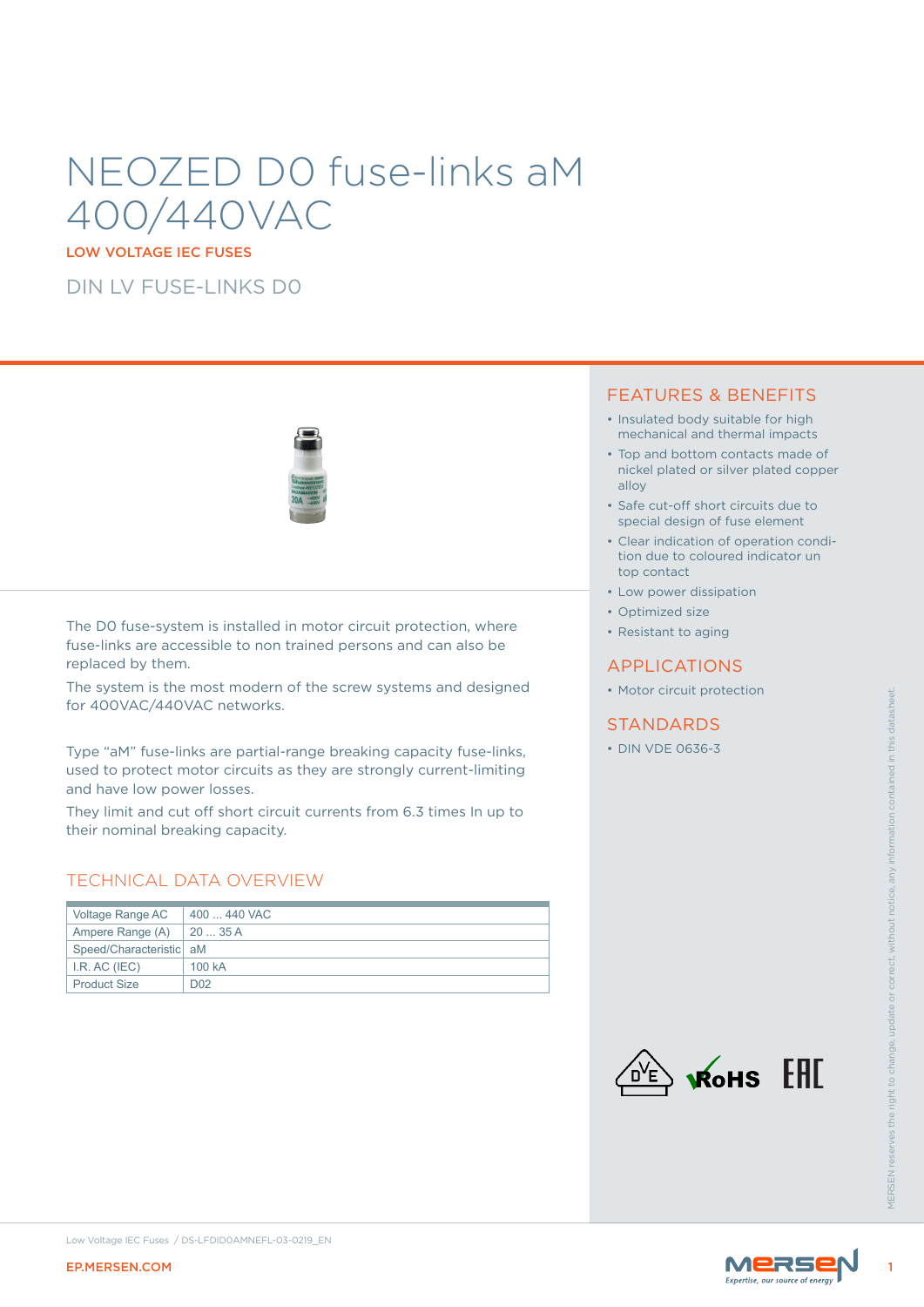### PRODUCT RANGE

### **Size D02 (E18) aM**

| Catalog<br>number    | Item<br>number | <b>Rated voltage</b><br>AC (IEC) | <b>Rated current</b><br>In. | Colour | <b>Power dissipation</b><br>at I <sub>n</sub> | <b>Utilisation</b><br>category | Package | Weight              |
|----------------------|----------------|----------------------------------|-----------------------------|--------|-----------------------------------------------|--------------------------------|---------|---------------------|
| D02AM44V20 H211607   |                | 440 V                            | 20A                         | blue   | 2.5W                                          | aM                             | 10      | 13.2 g              |
| D02AM44V25   F212640 |                | 440 V                            | 25A                         | vellow | 3 W                                           | aM                             | 10      | 13.2 g              |
| D02AM44V35 J213655   |                | 440 V                            | 35A                         | black  | 4 W                                           | aM                             | 10      | 13.2 g <sub>1</sub> |

D02AM44V25



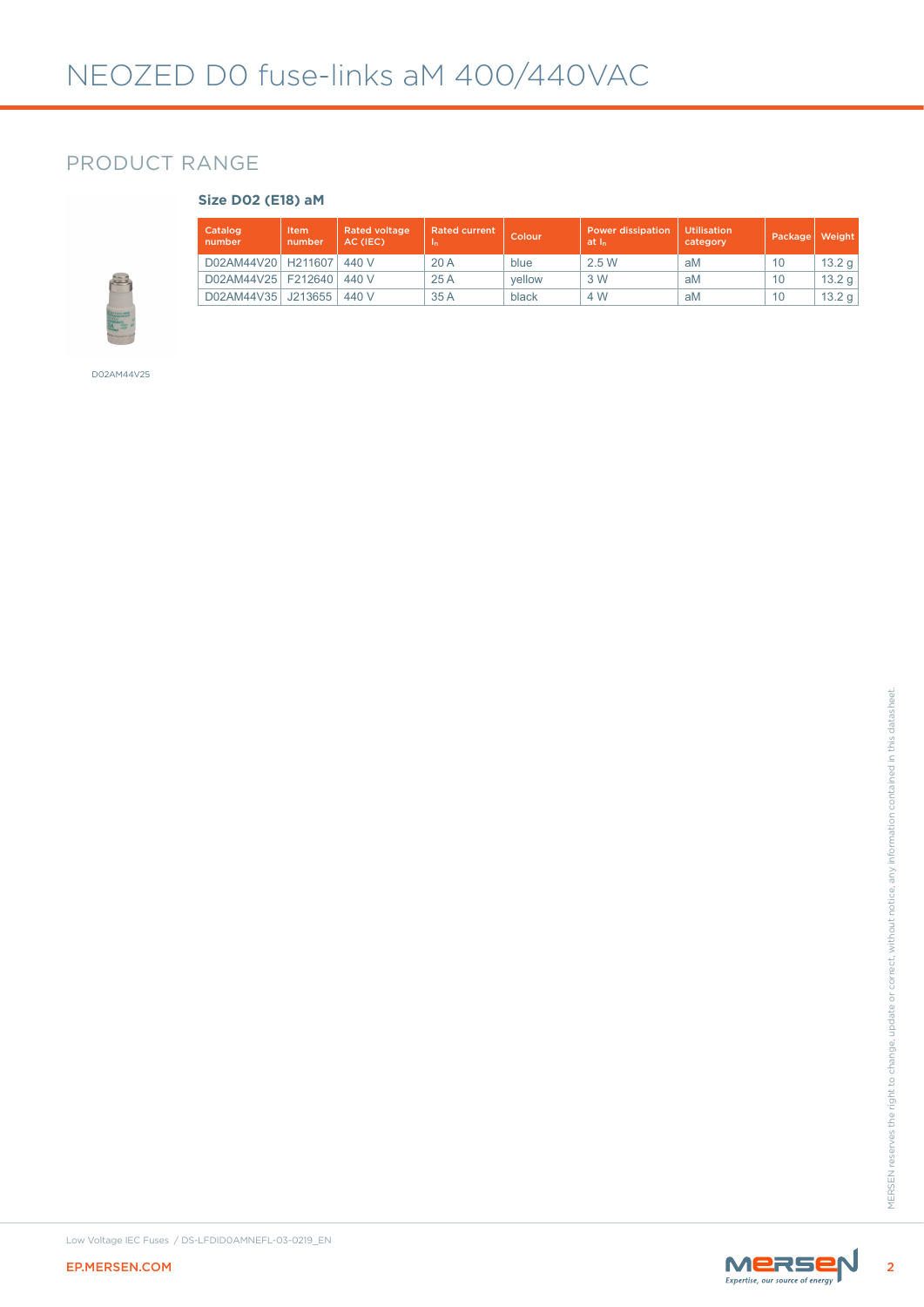### TIME CURRENT CHARACTERISTIC CURVES

### **NEOZED D0 fuse-links aM 400/440VAC**



RMS value of pre-arcing/melting current (A) +- 10%

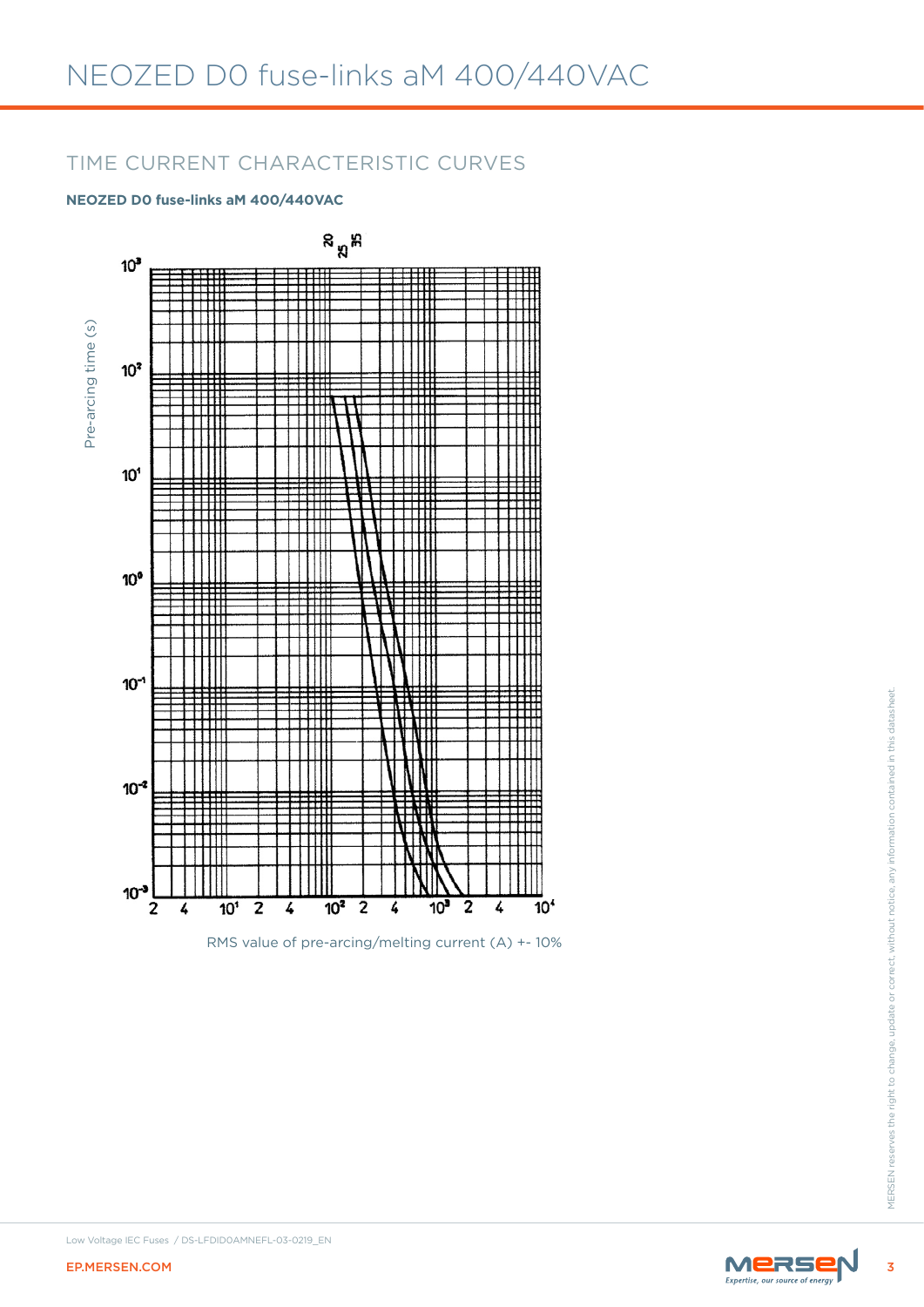# CUT-OFF CURRENT CHARACTERISTIC

### **NEOZED D0 fuse-links aM 400/440VAC**



### DIMENSIONS

| <b>NEOZED</b><br><b>Fuse-Links</b>                   | <b>NEOZED</b><br><b>Screw Caps</b>                                                                                                                                                                                        | <b>NEOZED</b><br><b>Adapter Inserts</b>                                                                                                |       |                                                                                                                     |
|------------------------------------------------------|---------------------------------------------------------------------------------------------------------------------------------------------------------------------------------------------------------------------------|----------------------------------------------------------------------------------------------------------------------------------------|-------|---------------------------------------------------------------------------------------------------------------------|
| Size   a<br>b<br>D02 36 mm 15 mm<br>Dimensions in mm |                                                                                                                                                                                                                           | b<br>ס                                                                                                                                 |       |                                                                                                                     |
|                                                      | <b>Article Number</b><br>$\mathbf b$<br>$\mathbf{a}$<br>$\overline{0171}4.000000   29,5 $<br>23<br>23<br>01715.000000 29,5<br>25<br>01710.000000 31<br>25<br>01711.000000 31<br>01712.000000 37<br>40<br>Dimensions in mm | <b>Article Number</b><br>$\mathbf b$<br>$\alpha$<br>01705.000000 10 12<br>01706.000000 10 16<br>01707.000000 10 27<br>Dimensions in mm |       | MERSEN reserves the right to change, undate or correct, without notice, any information contained in this datasheet |
|                                                      | Low Voltage IEC Fuses / DS-LFDID0AMNEFL-03-0219_EN                                                                                                                                                                        |                                                                                                                                        |       |                                                                                                                     |
| EP.MERSEN.COM                                        |                                                                                                                                                                                                                           |                                                                                                                                        | MERSE |                                                                                                                     |